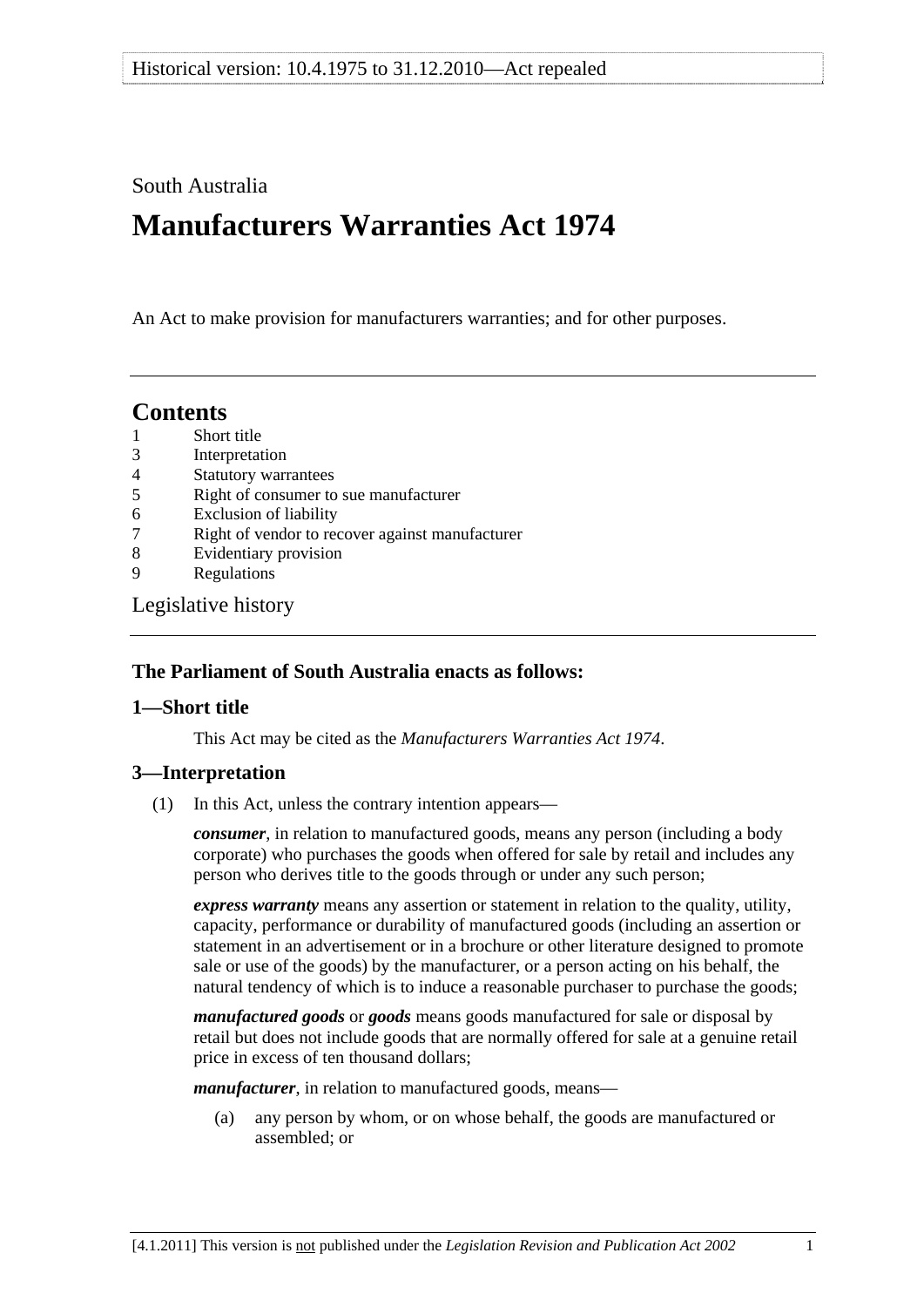- <span id="page-1-0"></span> (b) any person who holds himself out to the public as the manufacturer of the goods; or
- (c) any person who causes or permits his name, the name in which he carries on business, or his brand, to be attached to or endorsed upon the goods or any package or other material accompanying the goods in a manner or form that leads reasonably to the inference that he is the manufacturer of the goods; or
- (d) where the goods are imported into Australia, and the manufacturer does not have a place of business in Australia, the importer of the goods;

*statutory warranty* means any warranty (except an express warranty) that arises by virtue of this Act;

*to sell* includes to let out on hire and *to purchase* has a correlative meaning;

*vendor* in relation to manufactured goods means any person who sells the goods by retail;

*written warranty* in relation to manufactured goods means any document that accompanies the goods at the time they are first sold by retail, or is received by the consumer at or about the time the goods are first sold by retail, containing, or purporting to contain, a warranty, guarantee or undertaking on the part of the manufacturer in relation to the goods.

- (2) This Act—
	- (a) applies to goods manufactured either within or outside this State; but
	- (b) does not apply in relation to goods manufactured before the commencement of this Act.

#### **4—Statutory warrantees**

- (1) Where any manufactured goods—
	- (a) are sold by retail in this State; or
	- (b) are delivered, upon being sold by retail, to a purchaser in this State,

the manufacturer warrants—

- (c) that the goods are of merchantable quality; and
- (d) where the goods are of a kind that are likely to require repair or maintenance, that spare parts will be available for a reasonable period after the date of manufacture.
- (2) Subject to [subsection \(3\)](#page-2-0) of this section, goods are of merchantable quality if they are as fit for the purpose, or purposes, for which goods of the kind are ordinarily purchased as it is reasonable to expect having regard to—
	- (a) any description applied to the goods by the manufacturer; and
	- (b) the price received by the manufacturer for the goods; and
	- (c) any other relevant factors.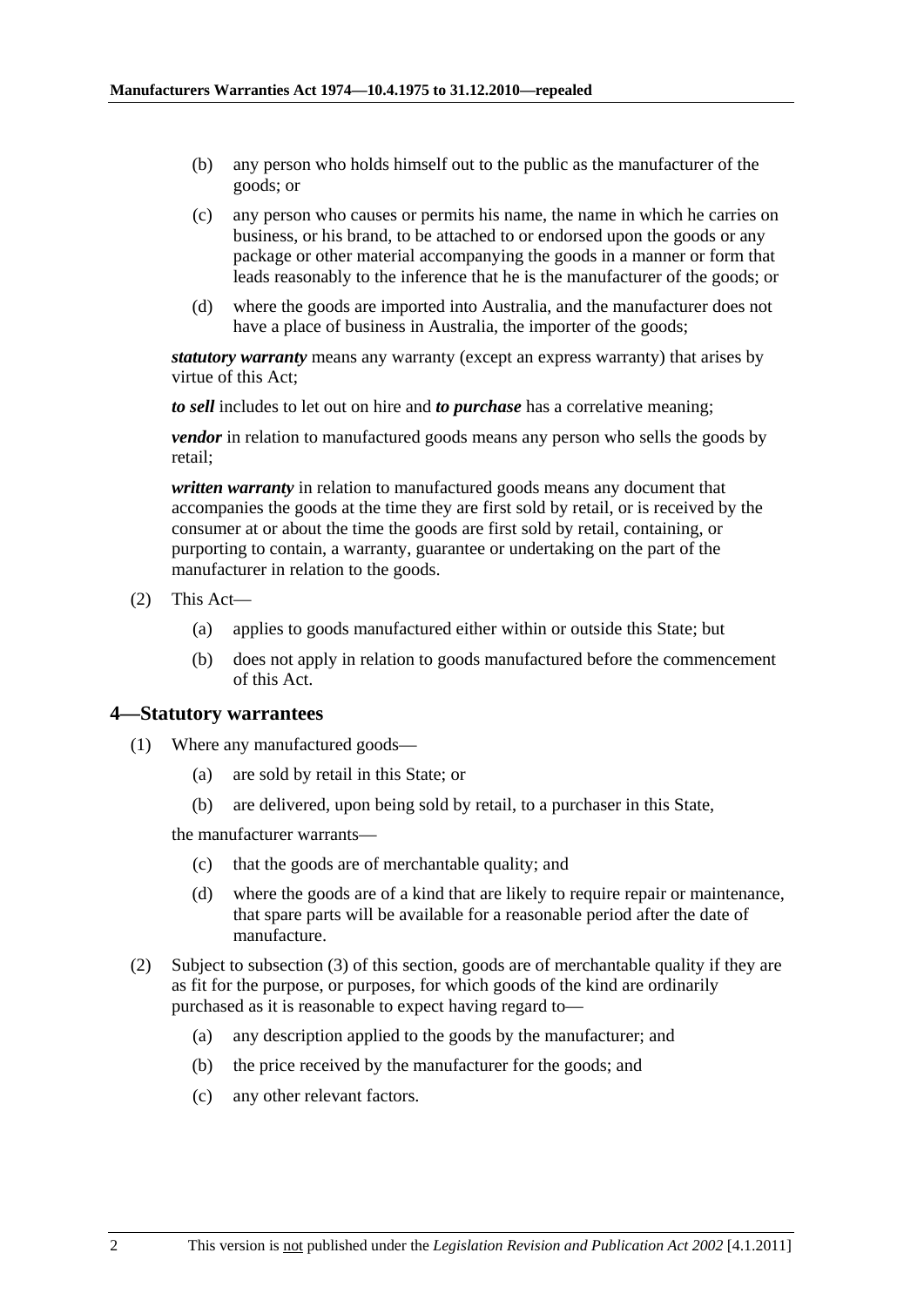- <span id="page-2-0"></span> (3) A manufacturer of goods is not liable upon his statutory warranty as to the merchantable quality of the goods if the goods are not of merchantable quality by reason of—
	- (a) any act or default of the consumer or some other person (not being the manufacturer, or his servant or agent); or
	- (b) a cause independent of human control,

occurring after the goods have left the control of the manufacturer.

 (4) A manufacturer of goods is not liable upon his statutory warranty as to the availability of spare parts if the unavailability of spare parts arose from circumstances that the manufacturer could not reasonably be expected to have foreseen.

#### **5—Right of consumer to sue manufacturer**

- (1) Where—
	- (a) an express warranty; or
	- (b) a statutory warranty,

is not complied with in relation to manufactured goods, a consumer who has lawful possession of goods may, by action, recover against the manufacturer damages for breach of warranty in all respects as if the action were for breach of warranty under a contract between the manufacturer and the consumer.

 (2) This section does not derogate from any other right of action that may be available to the consumer.

#### **6—Exclusion of liability**

- (1) Subject to [subsection \(2\)](#page-2-0) of this section, it shall not be competent for a manufacturer to exclude or limit his liability, or for a consumer to waive his rights, arising by virtue of an express or statutory warranty.
- (2) Where a manufacturer takes reasonable steps to ensure that a person purchasing manufactured goods by retail will receive notice at or about the time the goods are purchased that the manufacturer does not undertake that spare parts will be available for the repair of the goods, then no liability shall attach to the manufacturer on the ground that spare parts are not so available.
- (3) If a manufacturer purports to exclude or limit a liability under an express or statutory warranty that he is not competent to exclude or limit by reason of this section he shall be guilty of an offence and liable to a penalty not exceeding five hundred dollars.

#### **7—Right of vendor to recover against manufacturer**

Where a vendor of manufactured goods incurs liability to a consumer for breach of any condition or warranty implied by law as to the quality of those goods (other than a condition or warranty implied by reason of conduct or representations of the vendor) the vendor may, by action against the manufacturer, recover an amount sufficient to indemnify him for that liability if the consumer could, by virtue of a statutory warranty, have recovered against the manufacturer damages in respect of the defect in the quality of the goods.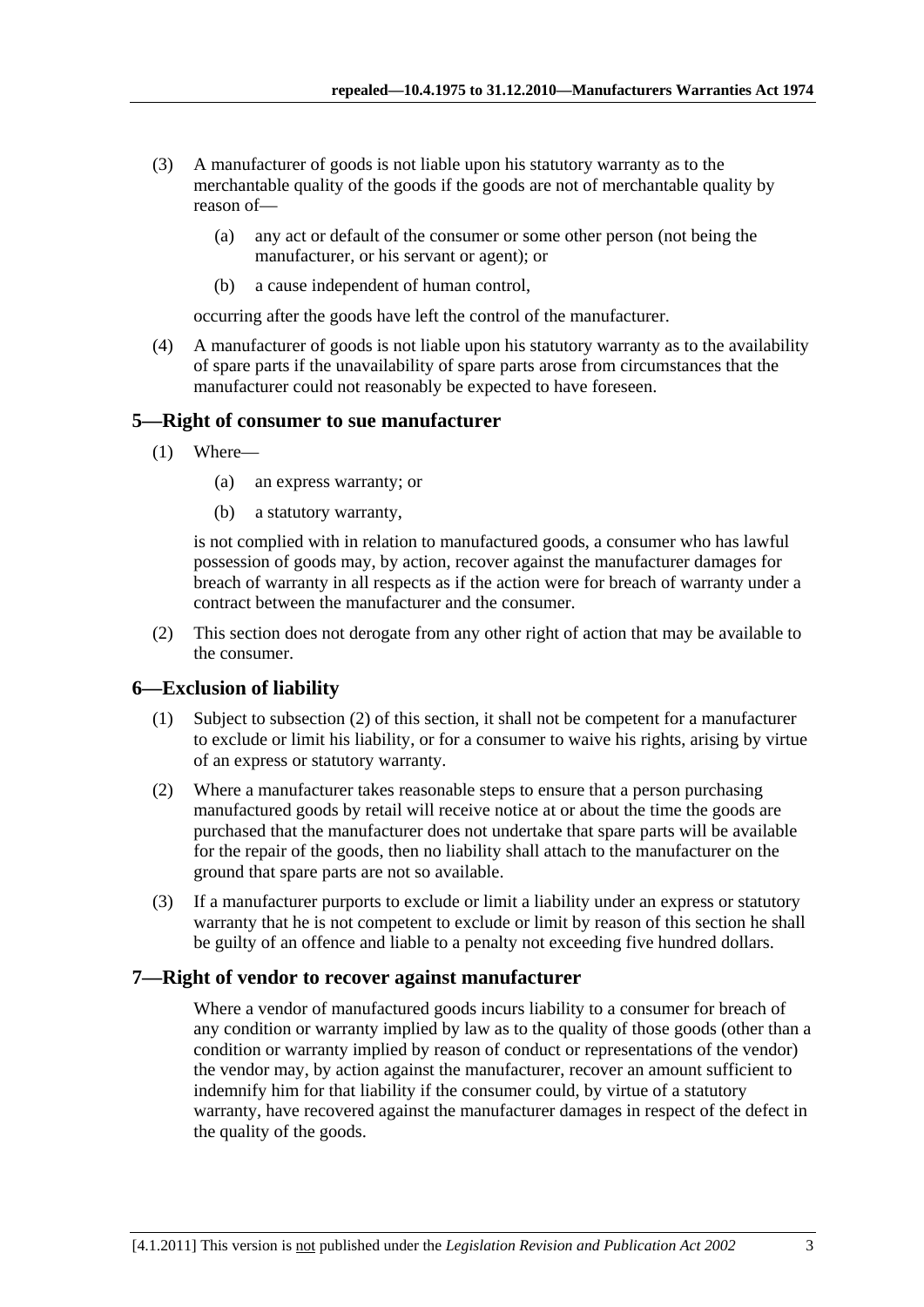#### <span id="page-3-0"></span>**8—Evidentiary provision**

- (1) Where an advertisement or other publication is published containing an assertion that would, if made by a manufacturer or a person acting on his behalf, constitute an express warranty in respect of manufactured goods, it shall be presumed, in proceedings under this Act, that the assertion was made by the manufacturer or a person acting on his behalf unless the manufacturer proves that he did not cause, or permit, the publication of the advertisement or other publication.
- (2) Where any question arises in proceedings under this Act as to whether goods were manufactured before or after the commencement of this Act, it shall be presumed, in the absence of proof to the contrary, that the goods were manufactured after the commencement of this Act.
- (3) Where the name, business name, or brand of a person is attached to, or endorsed upon goods, or a package or other material in or with which they are sold by retail, and a court before which proceedings under this Act are brought considers that the name or brand appears in a manner or form that leads reasonably to the inference that that person is the manufacturer of the goods it shall be presumed, in the absence of proof to the contrary, that he has caused or permitted his name, business name or brand to be attached to, or endorsed upon, the goods, package or material in that manner or form.

#### **9—Regulations**

The Governor may make such regulations as he thinks necessary or expedient to prevent any misleading practice in the use of written warranties, and, without limiting the generality of the foregoing, those regulations may—

- (a) regulate the form of any such warranties; and
- (b) prescribe, or regulate, the manner in which they are to be written, typed or printed; and
- (c) prescribe penalties (recoverable summarily) not exceeding five hundred dollars for breach of any regulation.